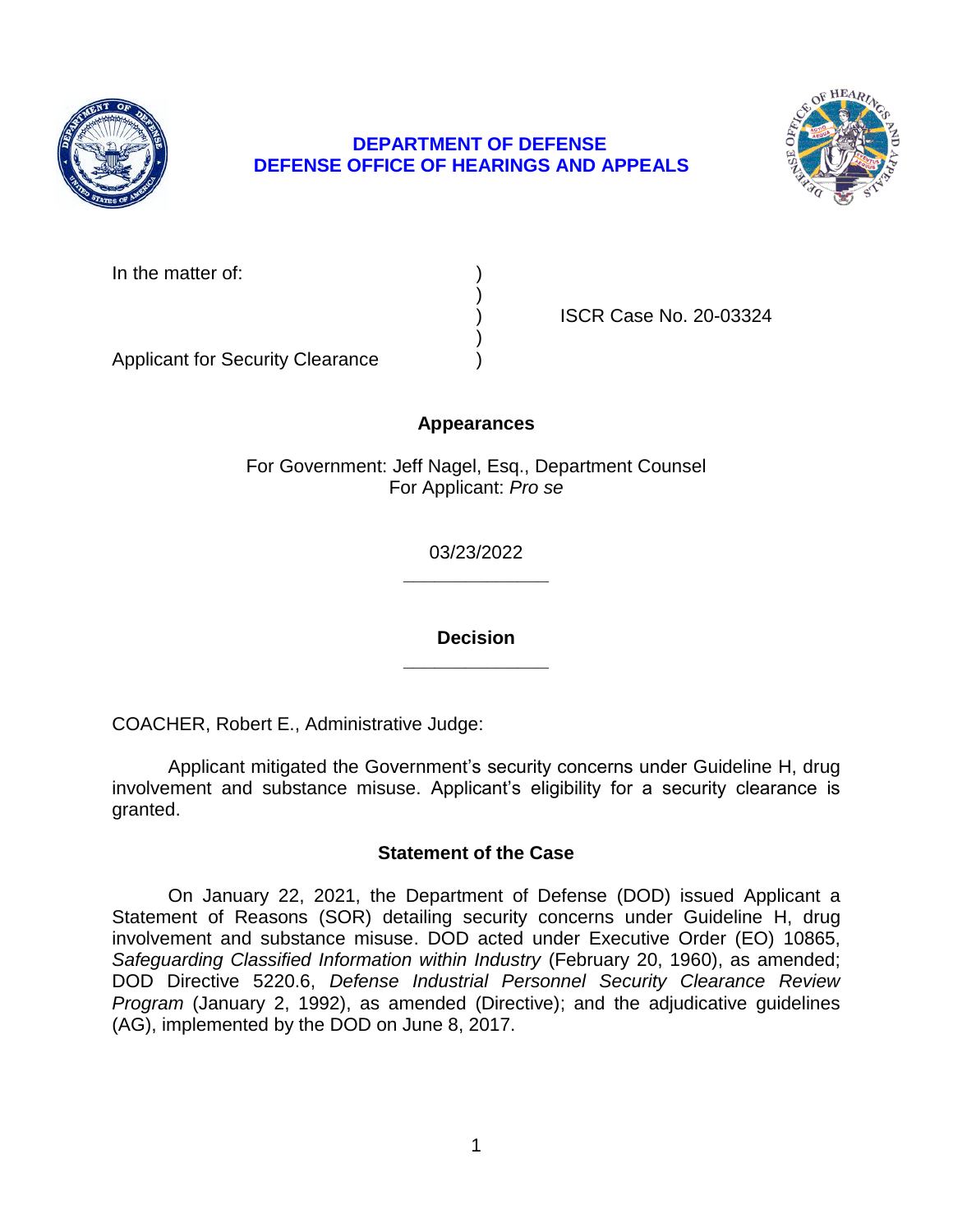Applicant answered the SOR on August 16, 2021, and requested a hearing before an administrative judge. The case was assigned to me on October 21, 2021. The Defense Office of Hearings and Appeals (DOHA) issued a notice of hearing on November 5, 2021, and the hearing was convened as scheduled on December 15, 2021. The Government offered exhibits (GE) 1-2, which were admitted into evidence without objection. The Government's exhibit list and the discovery document sent to Applicant were marked as hearing exhibits (HE) I and II. Applicant testified, but did not offer any documentary evidence. DOHA received the hearing transcript (Tr.) on December 30, 2021.

### **Findings of Fact**

 In Applicant's answer to the SOR, he admitted all the allegations, with explanations. I have incorporated those admissions into my findings of fact. After a thorough and careful review of the pleadings, testimony, and exhibits submitted, I make the following additional findings of fact.

Applicant is 52 years old. He has a high school diploma and two years of technical school. He has been married four times (to wife 1 (W1): 1995-2014; W2: 2015- 2016; W3: 2017-2021; W4: 2021 to present). He has two children and two stepchildren. He has worked for a defense contractor as a database administrator since June 2019. He served in the U.S. Army for two years and received an honorable discharge due to medical reasons. He has never held a security clearance. He completed his security clearance application (SCA) in July 2019. (Tr. 6, 15-18; GE 1)

The SOR alleged Applicant: purchased marijuana from December 2018 to about May 2019; used marijuana, with varying frequency, from 2012 to May 2019; used mushrooms in December 2018; and used ecstasy in August 2018. (*See* SOR ¶¶ 1.a - 1.d.)

Applicant credibly testified that his marijuana use was very limited. When he was 17 years old, his first exposure to marijuana was when a girl blew marijuana smoke in his face. He did not ask her to do it at the time. His only other uses of marijuana were in approximately 2017 when he inhaled it from an e-pen (device used for smoking marijuana), inhaled it from a joint, ate a pastry laced with marijuana, and ate marijuana gummy bears on two occasions. All these uses occurred in 2017, when he was living with W3 and used it at her urging. They also occurred when they lived in a state which legalized marijuana use under state law. At the time of these uses, Applicant did not have a security clearance, or any affiliation with a defense contractor. He has not used marijuana since beginning to work for his current employer. He voluntarily disclosed his marijuana use to a defense investigator when interviewed in September 2019. (Tr. 20- 23; GE 2)

 Applicant credibly testified that he purchased marijuana from December 2018 to May 2019 as gifts to W3. She is approximately 12 years younger than Applicant and was very involved in using marijuana. He was trying to make her happy and believed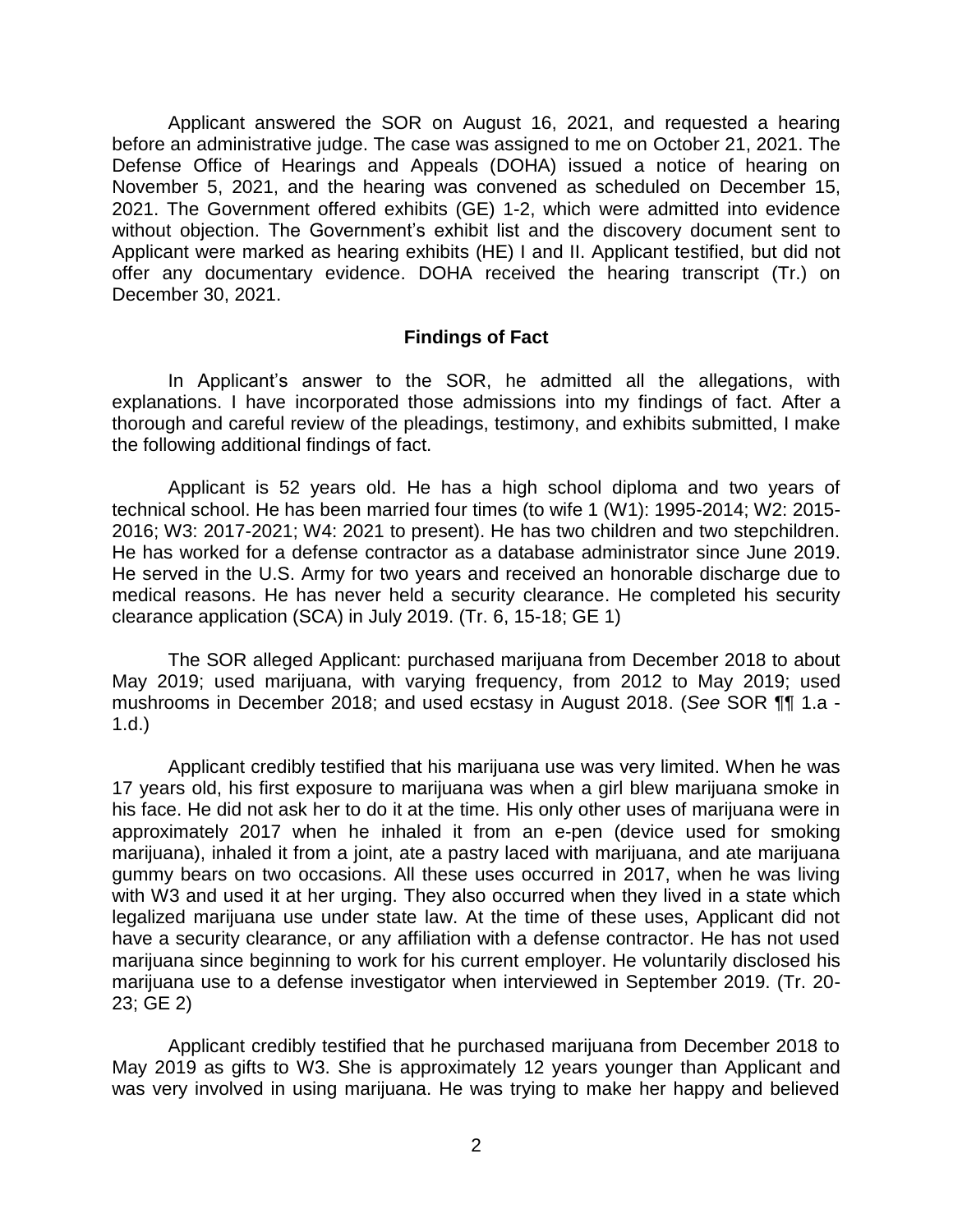that his purchases of marijuana as gifts might help that cause. His purchases were made at state-legalized marijuana dispensaries. Applicant and W3 separated in August 2019. He has not purchased marijuana since their separation and has no intention to do so. He has no further contact with her other than to pay spousal support from the divorce. He provided a signed sworn statement indicating his intent not to use or possess illegal drugs in the future (he understands marijuana is illegal under federal law) when he completed interrogatories sent to him by DOHA. (Tr. 18-19, 25, 28; GE 2)

When completing the DOHA interrogatories, Applicant also disclosed his onetime use of psychedelic mushrooms (December 2018) and ecstasy (August 2018). He testified that he used these drugs while on vacation and on his birthday when he was with W3. He has not used them since and has no intention to do so. He did not hold a security clearance nor work for a defense contractor at the time of these uses. (Tr. 26- 27; GE 2)

#### **Policies**

 When evaluating an applicant's suitability for a security clearance, the administrative judge must consider the adjudicative guidelines. In addition to brief introductory explanations for each guideline, the adjudicative guidelines list potentially disqualifying conditions and mitigating conditions, which are used in evaluating an applicant's eligibility for access to classified information.

 These guidelines are not inflexible rules of law. Instead, recognizing the complexities of human behavior, these guidelines are applied in conjunction with the factors listed in the adjudicative process. The administrative judge's overarching adjudicative goal is a fair, impartial, and commonsense decision. According to AG 2(a), the entire process is a conscientious scrutiny of a number of variables known as the "whole-person concept." The administrative judge must consider all available, reliable information about the person, past and present, favorable and unfavorable, in making a decision.

 The protection of the national security is the paramount consideration. AG 2(b) eligibility will be resolved in favor of the national security." In reaching this decision, I have drawn only those conclusions that are reasonable, logical, and based on the requires that "[a]ny doubt concerning personnel being considered for national security evidence contained in the record.

 Under Directive section E3.1.14, the Government must present evidence to "applicant is responsible for presenting witnesses and other evidence to rebut, explain, extenuate, or mitigate facts admitted by applicant or proven by Department Counsel, and has the ultimate burden of persuasion to obtain a favorable security decision." establish controverted facts alleged in the SOR. Under Directive section E3.1.15, an

 A person who seeks access to classified information enters into a fiduciary relationship with the Government predicated upon trust and confidence. This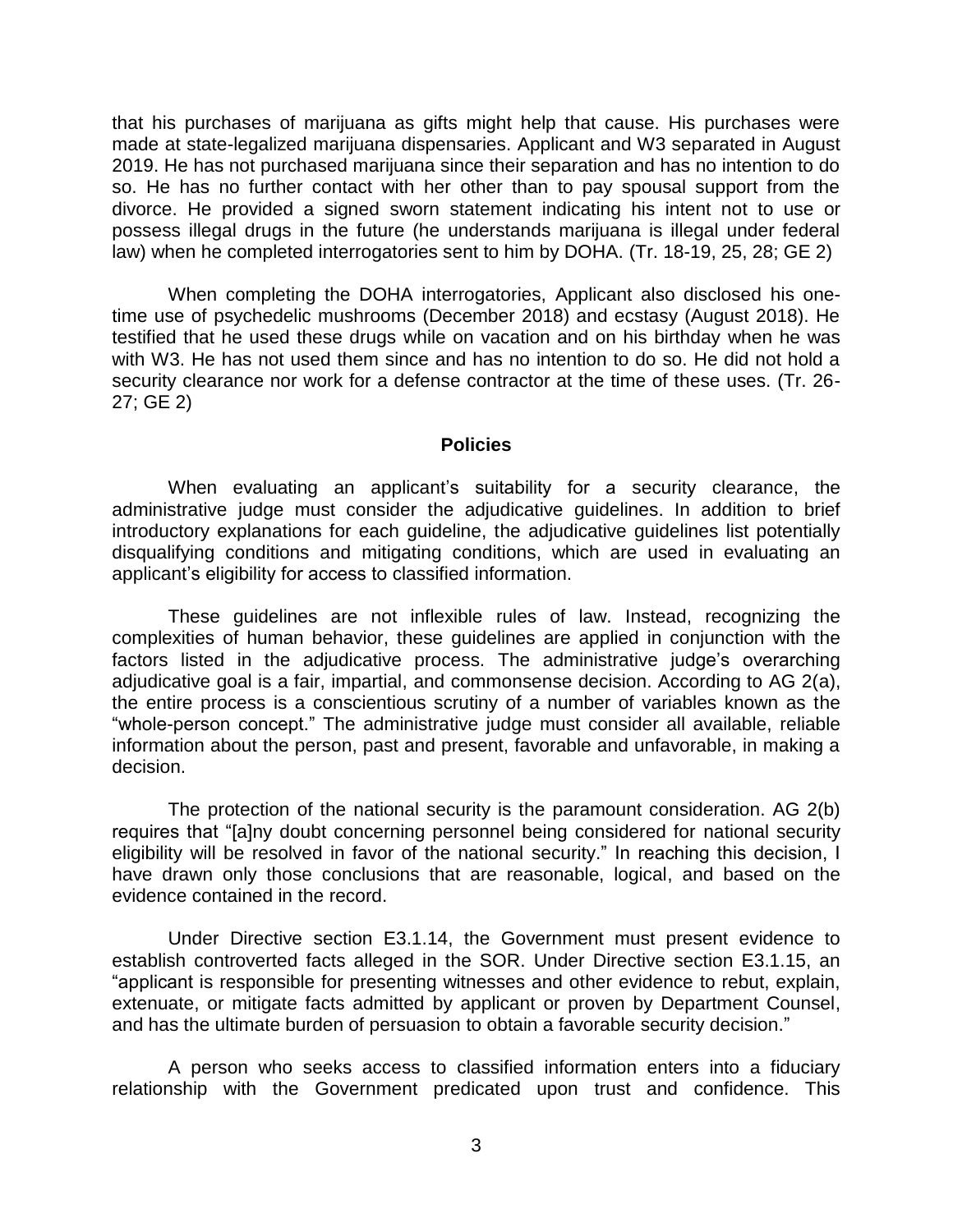relationship transcends normal duty hours and endures throughout off-duty hours. The Government reposes a high degree of trust and confidence in individuals to whom it grants access to classified information. Decisions include, by necessity, consideration of the possible risk that an applicant may deliberately or inadvertently fail to safeguard classified information. Such decisions entail a certain degree of legally permissible extrapolation about potential, rather than actual, risk of compromise of classified information.

 Section 7 of EO 10865 provides that decisions shall be "in terms of the national interest and shall in no sense be a determination as to the loyalty of the applicant concerned." *See also* EO 12968, Section 3.1(b) (listing multiple prerequisites for access to classified or sensitive information).

## **Analysis**

### **Guideline H, Drug Involvement and Substance Misuse**

AG ¶ 24 expresses the security concern pertaining to drug involvement and substance misuse:

The illegal use of controlled substances, to include the misuse of prescription and non-prescription drugs, and the use of other substances that cause physical or mental impairment or are used in a manner inconsistent with their intended purpose can raise questions about an individual's reliability and trustworthiness, both because such behavior may lead to physical or psychological impairment and because it raises questions about a person's ability or willingness to comply with laws, rules, and regulations. Controlled substance means any "controlled substance" as defined in 21 U.S.C. 802. Substance misuse is the generic term adopted in this guideline to describe any of the behaviors listed above.

AG ¶ 25 describes conditions that could raise a security concern and may be disqualifying. Two conditions are potentially applicable in this case, to wit:

(a) any substance misuse; and

(c) illegal drug possession, including cultivation, processing, manufacture, purchase, sale, or distribution; or possession of drug paraphernalia.

 Applicant used and purchased marijuana on several occasions from 2017 to 2019. He also used illegal mushrooms and ecstasy one time each in 2018. I find AG  $\P\P$ 25(a) and (c) apply.

 AG ¶ 26 provides conditions that could mitigate security concerns. Two potentially apply in this case: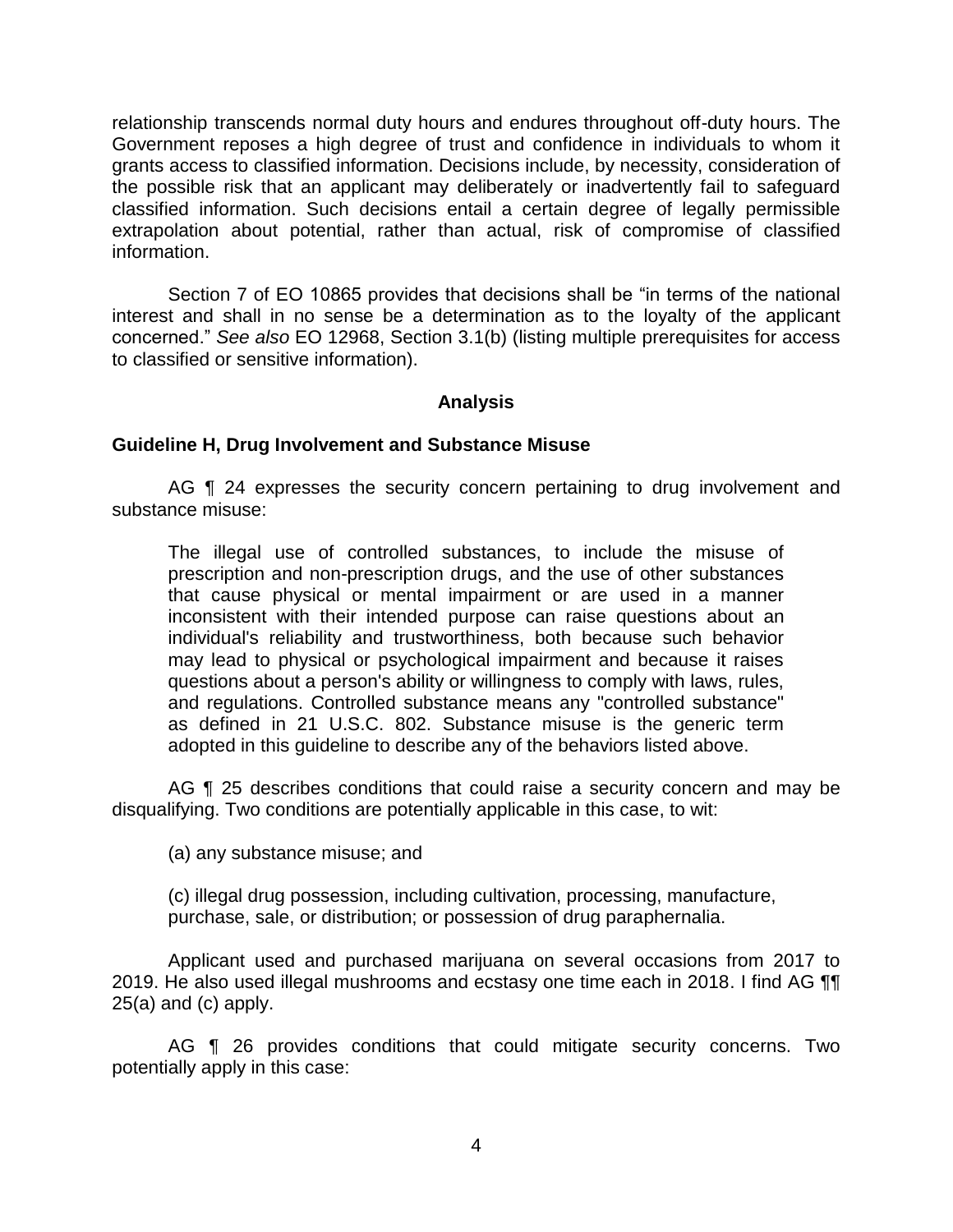(a) the behavior happened so long ago, was so infrequent, or happened under such circumstances that it is unlikely to recur or does not cast doubt on the individual's current reliability, trustworthiness, or good judgment; and

(b) the individual acknowledges his or her drug involvement and substance misuse, provides evidence of actions taken to overcome this problem, and has established a pattern of abstinence, including, but not limited to:

(1) disassociation from drug-using associates and contacts;

(2) changing or avoiding the environment where drugs were used; and

(3) providing a signed statement of intent to abstain from all drug involvement and substance misuse, acknowledging that any future involvement or misuse is grounds for revocation of national security eligibility.

 Applicant used marijuana on a limited basis and ceased using it in approximately 2017. He used mushrooms and ecstasy one time each in 2018. He purchased marijuana in state-legalized dispensaries as gifts for W3 on several occasions between 2017 and 2019. He is divorced from W3 and does not associate with her. He has credibly expressed his intent not to use illegal drugs in the future. He voluntarily self- reported all of his drug activities to the Government. He has not been involved with any drug activity since 2019. AG  $\P$  26(a) applies. His three years of abstinence and his distancing from his drug-associated ex-wife are sufficient to demonstrate Applicant's intent not to use in the future. AG ¶ 26(b) applies.

# **Whole-Person Concept**

 Under the whole-person concept, the administrative judge must evaluate an applicant's eligibility for a security clearance by considering the totality of the applicant's conduct and all the circumstances. The administrative judge should consider the nine adjudicative process factors listed at AG ¶ 2(d):

(1) the nature, extent, and circumstances of the conduct; (2)the circumstances surrounding the conduct, to include knowledgeable participation; (3) the frequency and recency of the conduct; (4) the individual's age and maturity at the time of the conduct; (5) the extent to which participation is voluntary; (6) the presence or absence of rehabilitation and other permanent behavioral changes; (7) the motivation for the conduct; (8) the potential for pressure, coercion, exploitation, or duress; and (9) the likelihood of continuation or recurrence.